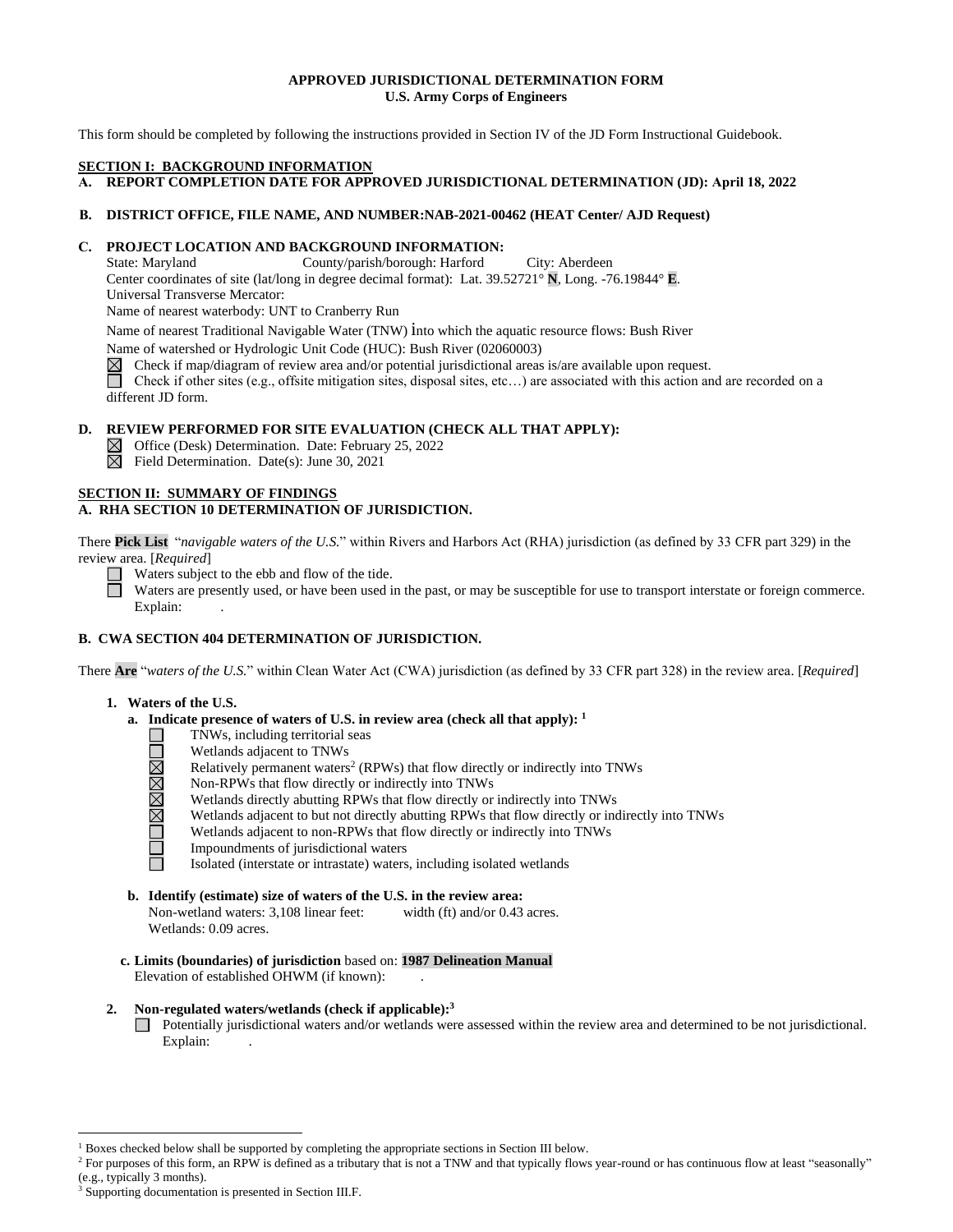## **SECTION III: CWA ANALYSIS**

### **A. TNWs AND WETLANDS ADJACENT TO TNWs**

**The agencies will assert jurisdiction over TNWs and wetlands adjacent to TNWs. If the aquatic resource is a TNW, complete Section III.A.1 and Section III.D.1. only; if the aquatic resource is a wetland adjacent to a TNW, complete Sections III.A.1 and 2 and Section III.D.1.; otherwise, see Section III.B below**.

**1. TNW** 

Identify TNW: .

Summarize rationale supporting determination: .

#### **2. Wetland adjacent to TNW**

Summarize rationale supporting conclusion that wetland is "adjacent": .

# **B. CHARACTERISTICS OF TRIBUTARY (THAT IS NOT A TNW) AND ITS ADJACENT WETLANDS (IF ANY):**

**This section summarizes information regarding characteristics of the tributary and its adjacent wetlands, if any, and it helps determine whether or not the standards for jurisdiction established under Rapanos have been met.** 

**The agencies will assert jurisdiction over non-navigable tributaries of TNWs where the tributaries are "relatively permanent waters" (RPWs), i.e. tributaries that typically flow year-round or have continuous flow at least seasonally (e.g., typically 3 months). A wetland that directly abuts an RPW is also jurisdictional. If the aquatic resource is not a TNW, but has year-round (perennial) flow, skip to Section III.D.2. If the aquatic resource is a wetland directly abutting a tributary with perennial flow, skip to Section III.D.4.**

**A wetland that is adjacent to but that does not directly abut an RPW requires a significant nexus evaluation. Corps districts and EPA regions will include in the record any available information that documents the existence of a significant nexus between a relatively permanent tributary that is not perennial (and its adjacent wetlands if any) and a traditional navigable water, even though a significant nexus finding is not required as a matter of law.**

**If the waterbody<sup>4</sup> is not an RPW, or a wetland directly abutting an RPW, a JD will require additional data to determine if the waterbody has a significant nexus with a TNW. If the tributary has adjacent wetlands, the significant nexus evaluation must consider the tributary in combination with all of its adjacent wetlands. This significant nexus evaluation that combines, for analytical purposes, the tributary and all of its adjacent wetlands is used whether the review area identified in the JD request is the tributary, or its adjacent wetlands, or both. If the JD covers a tributary with adjacent wetlands, complete Section III.B.1 for the tributary, Section III.B.2 for any onsite wetlands, and Section III.B.3 for all wetlands adjacent to that tributary, both onsite and offsite. The determination whether a significant nexus exists is determined in Section III.C below.**

**1. Characteristics of non-TNWs that flow directly or indirectly into TNW**

**(i) General Area Conditions:** Watershed size: HUC 12 = 9,747.9 **acres** Drainage area: .5 **square miles** Average annual rainfall: 46 inches Average annual snowfall: inches

# **(ii) Physical Characteristics:**

(a) Relationship with TNW: Tributary flows directly into TNW.  $\boxtimes$  Tributary flows through 2 tributaries before entering TNW.

Project waters are **2-5** river miles from TNW. Project waters are **1 (or less)** river miles from RPW. Project waters are **2-5** aerial (straight) miles from TNW. Project waters are **1 (or less)** aerial (straight) miles from RPW. Project waters cross or serve as state boundaries. Explain:

Identify flow route to TNW<sup>5</sup>: Waters C originates north of the Corps Area of Review (AOR) and continues south beyond the limits of review. Based on aerial imagery, Waters C flows into Waters H, Cranberry Run. Waters H flows into the

<sup>4</sup> Note that the Instructional Guidebook contains additional information regarding swales, ditches, washes, and erosional features generally and in the arid West.

<sup>5</sup> Flow route can be described by identifying, e.g., tributary a, which flows through the review area, to flow into tributary b, which then flows into TNW.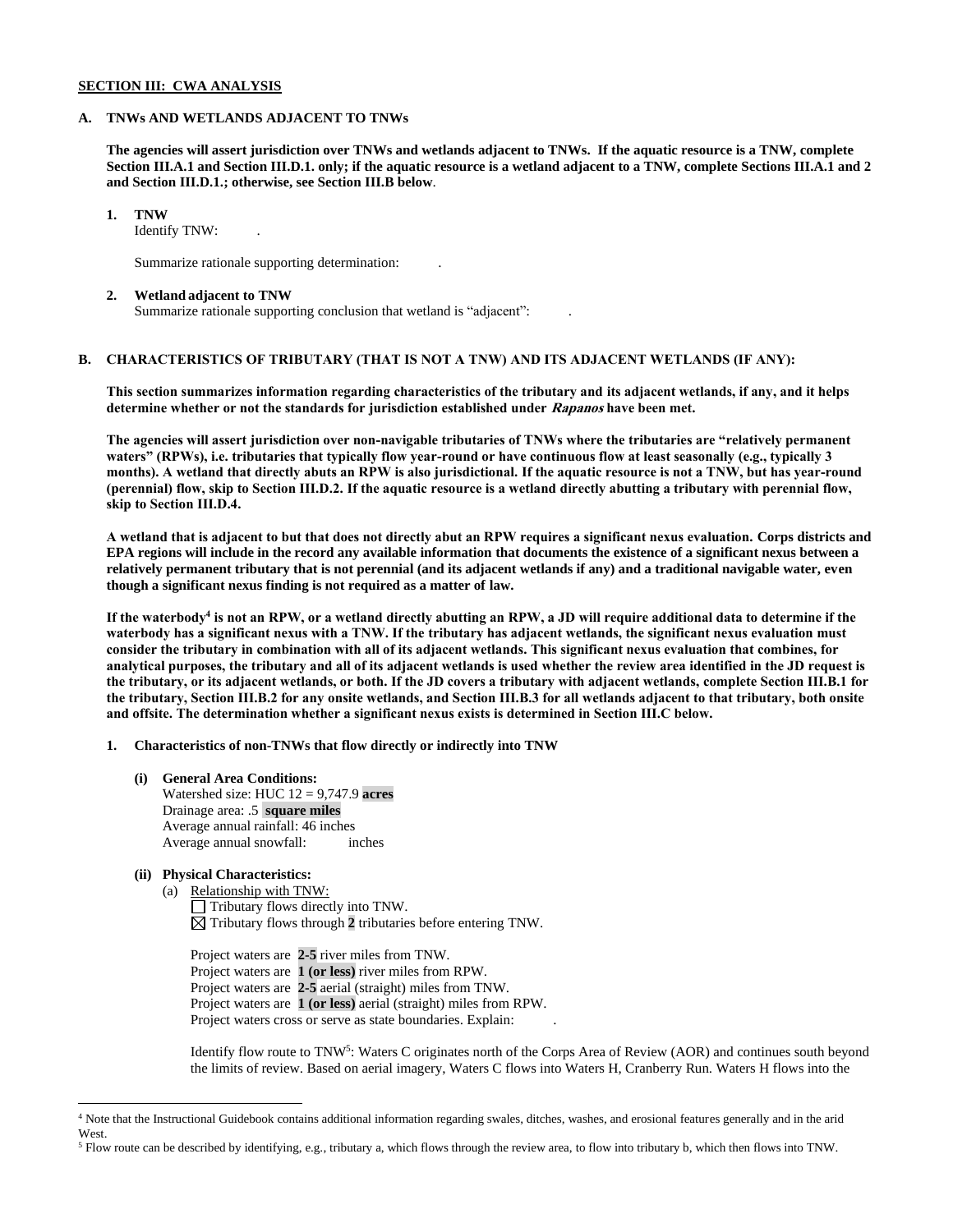Bush River, a TNW. Waters E originates from Wetland 4 on the western portion of the Corps AOR. Waters E then flows in a southwesterly direction outside of the Corps AOR, into Waters H. Ephemeral Channel 1 originates within the Corps AOR on the eastern portion of the site. Ephemeral channel 1 then flows into Waters A Waters A then flows in a southern direction outside of the Corps AOR. Based on aerial imagery, Waters A continues to flow in a southern direction into Cranberry Run, which then flows into the Bush River, a TNW. Waters B originates within the Corps AOR in the eastern portion of the site. Waters B flows into Waters A before Waters A flows outside of the Corps AOR. Waters F originates within the Corps AOR, flowing from Wetland 6 in a southern direction, exiting the Corps AOR. Based on aerial imagery, Waters F continues to flow in a southern direction into Cranberry Run, which flows into the Bush River, a TNW.

Tributary stream order, if known: 2nd.

.

|     | (b) General Tributary Characteristics (check all that apply):<br><b>Tributary</b> is:<br>$\boxtimes$ Natural<br>Artificial (man-made). Explain:<br>Manipulated (man-altered). Explain:                                                                                                                                                                                                                                                                                                                                                                                                                                                                                                                                |  |  |  |  |  |
|-----|-----------------------------------------------------------------------------------------------------------------------------------------------------------------------------------------------------------------------------------------------------------------------------------------------------------------------------------------------------------------------------------------------------------------------------------------------------------------------------------------------------------------------------------------------------------------------------------------------------------------------------------------------------------------------------------------------------------------------|--|--|--|--|--|
|     | <b>Tributary</b> properties with respect to top of bank (estimate):<br>Average width: 6 feet<br>Average depth: <1 feet<br>Average side slopes: Pick List.                                                                                                                                                                                                                                                                                                                                                                                                                                                                                                                                                             |  |  |  |  |  |
|     | Primary tributary substrate composition (check all that apply):<br>$\boxtimes$ Silts<br>$\boxtimes$ Sands<br>Concrete<br>$\boxtimes$ Cobbles<br>$\boxtimes$ Gravel<br>Muck<br>$\Box$ Bedrock<br>$\Box$ Vegetation. Type/% cover:<br>Other. Explain:                                                                                                                                                                                                                                                                                                                                                                                                                                                                   |  |  |  |  |  |
|     | Tributary condition/stability [e.g., highly eroding, sloughing banks]. Explain: some erosion present along banks.<br>Presence of run/riffle/pool complexes. Explain:<br>Tributary geometry: Meandering<br>Tributary gradient (approximate average slope):<br>$\%$                                                                                                                                                                                                                                                                                                                                                                                                                                                     |  |  |  |  |  |
| (c) | Flow:<br>Tributary provides for: Seasonal flow<br>Estimate average number of flow events in review area/year: 20 (or greater)<br>Describe flow regime: Intermittent flow greater than 3 months.<br>Other information on duration and volume: Cranberry Run (Waterbody H) is perennial, Waterbodies A, B, C, D, E, and F<br>are intermittent. "Ephemeral Channel 1" is ephemeral.                                                                                                                                                                                                                                                                                                                                      |  |  |  |  |  |
|     | Surface flow is: Discrete and confined. Characteristics:                                                                                                                                                                                                                                                                                                                                                                                                                                                                                                                                                                                                                                                              |  |  |  |  |  |
|     | Subsurface flow: Unknown. Explain findings:<br>$\Box$ Dye (or other) test performed:                                                                                                                                                                                                                                                                                                                                                                                                                                                                                                                                                                                                                                  |  |  |  |  |  |
|     | Tributary has (check all that apply):<br>$\boxtimes$ Bed and banks<br>$\boxtimes$ OHWM <sup>6</sup> (check all indicators that apply):<br>$\boxtimes$ clear, natural line impressed on the bank<br>the presence of litter and debris<br>changes in the character of soil<br>destruction of terrestrial vegetation<br>shelving<br>the presence of wrack line<br>$\boxtimes$ vegetation matted down, bent, or absent<br>sediment sorting<br>$\boxtimes$<br>leaf litter disturbed or washed away<br>scour<br>sediment deposition<br>multiple observed or predicted flow events<br>$\boxtimes$<br>water staining<br>abrupt change in plant community<br>other (list):<br>$\Box$ Discontinuous OHWM. <sup>7</sup> Explain: |  |  |  |  |  |
|     | If factors other than the OHWM were used to determine lateral extent of CWA jurisdiction (check all that apply):<br>$\Box$ High Tide Line indicated by:<br>Mean High Water Mark indicated by:<br>$\Box$<br>oil or scum line along shore objects<br>survey to available datum;<br>fine shell or debris deposits (foreshore)<br>$\Box$ physical markings;                                                                                                                                                                                                                                                                                                                                                               |  |  |  |  |  |

<sup>6</sup>A natural or man-made discontinuity in the OHWM does not necessarily sever jurisdiction (e.g., where the stream temporarily flows underground, or where the OHWM has been removed by development or agricultural practices). Where there is a break in the OHWM that is unrelated to the waterbody's flow regime (e.g., flow over a rock outcrop or through a culvert), the agencies will look for indicators of flow above and below the break. 7 Ibid.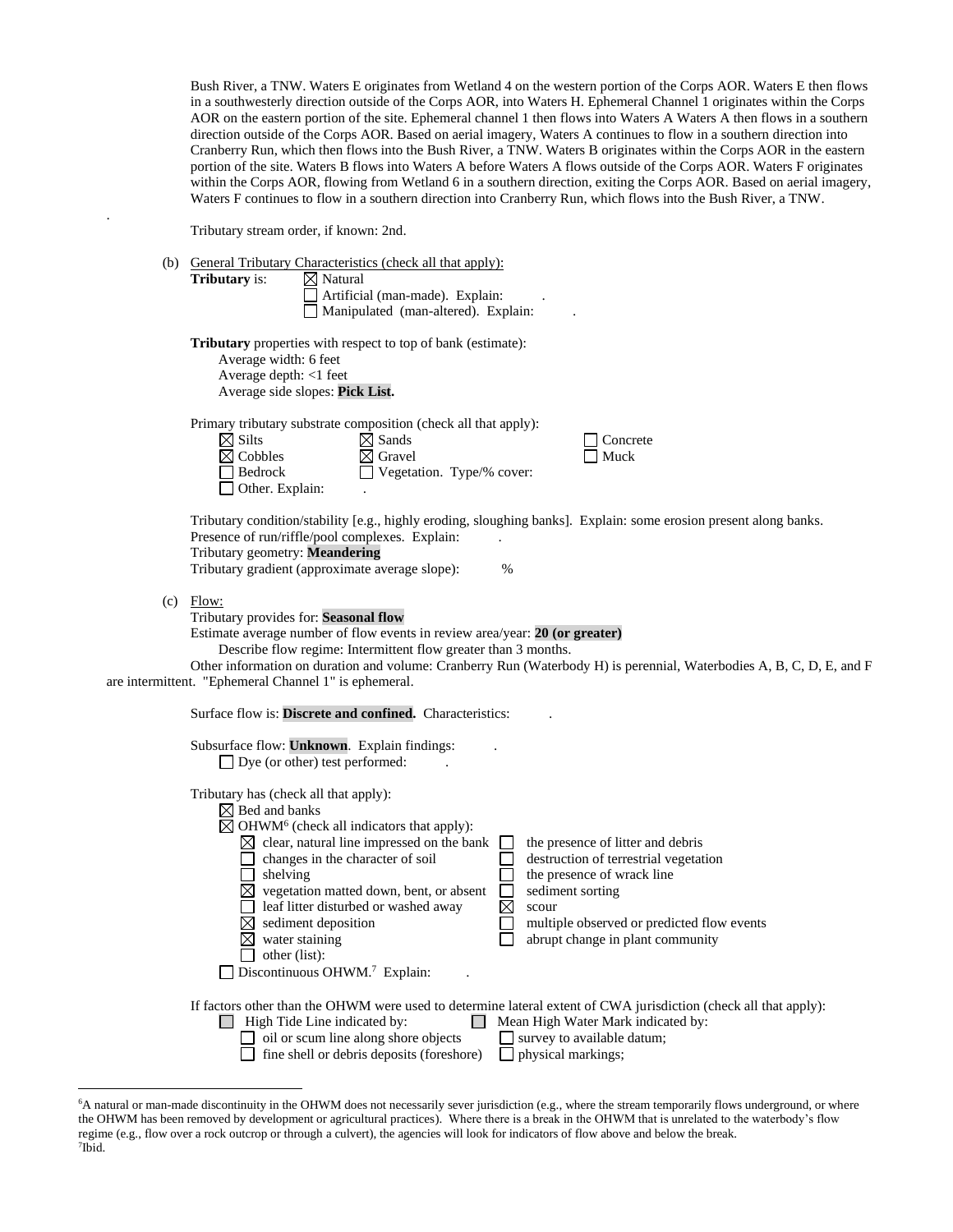

 tidal gauges other (list):

 $\Box$  vegetation lines/changes in vegetation types.

# **(iii) Chemical Characteristics:**

Characterize tributary (e.g., water color is clear, discolored, oily film; water quality; general watershed characteristics, etc.). Explain: Water color is clear, no information available on water quality .

Identify specific pollutants, if known: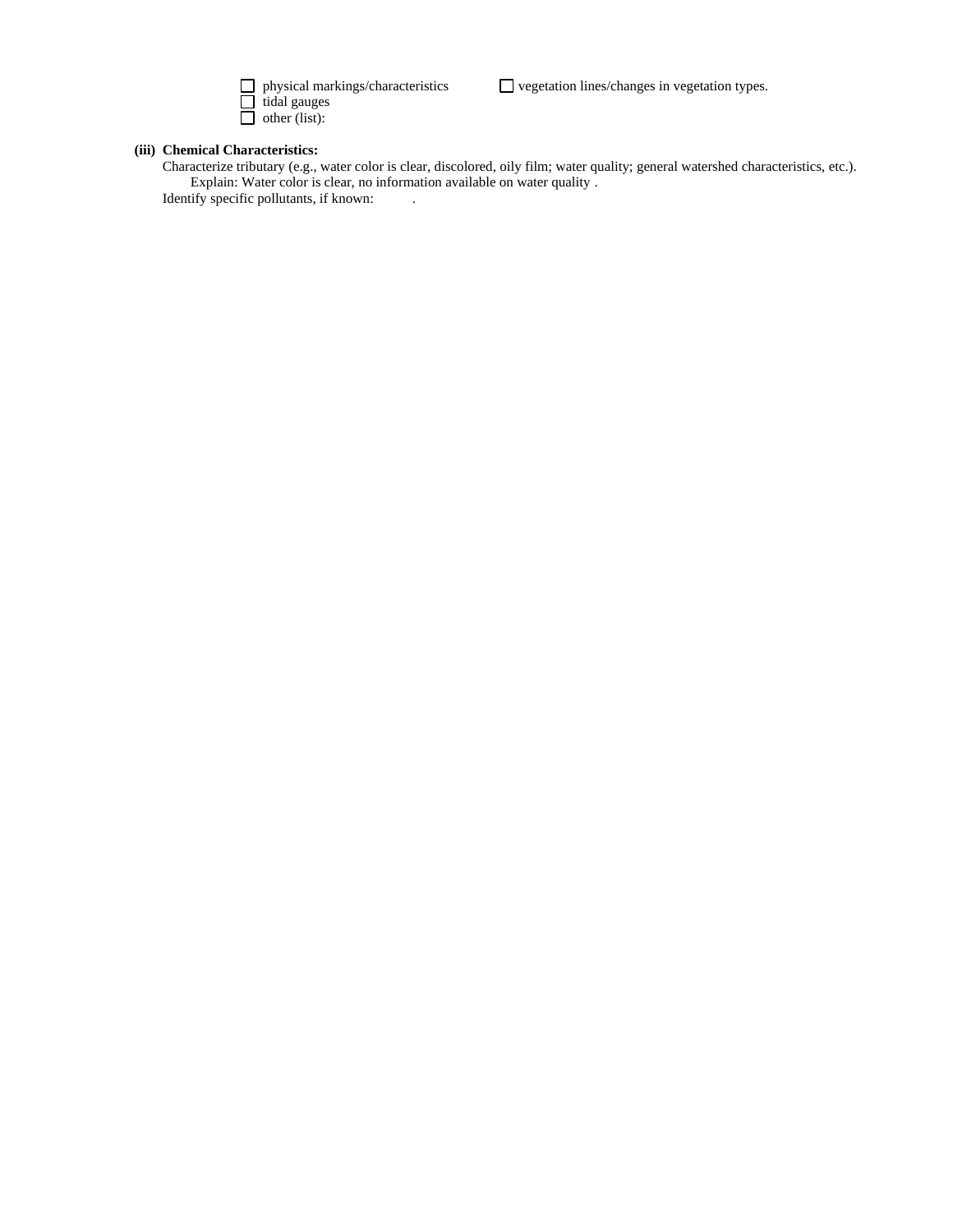## **(iv) Biological Characteristics. Channel supports (check all that apply):**

- $\boxtimes$  Riparian corridor. Characteristics (type, average width):
- Wetland fringe. Characteristics:  $\Box$
- $\boxtimes$  Habitat for:

Federally Listed species. Explain findings: .

- Fish/spawn areas. Explain findings:
- Other environmentally-sensitive species. Explain findings: .

 $\boxtimes$  Aquatic/wildlife diversity. Explain findings: habitat for bethic macroinvertebrates.

## **2. Characteristics of wetlands adjacent to non-TNW that flow directly or indirectly into TNW**

#### **(i) Physical Characteristics:**

- (a) General Wetland Characteristics: Properties: Wetland size:0.90 acres Wetland type. Explain: PFO wetlands. Wetland quality. Explain: Project wetlands cross or serve as state boundaries. Explain: .
- (b) General Flow Relationship with Non-TNW: Flow is: **Perennial flow**. Explain:

### Surface flow is**: Discrete and confined**

Characteristics: Wetlands 1, 2, and 8 abut, or touch, Waterbody C. Wetland 4 abuts or touches Waterbody E. Wetlands 5 and 6 abut or touch Waterbody F. Wetlands 9 and 10 abut or touch Waterbody H, Cranberry Run. Wetland 3 is adjacent to but not abutting or directly touching Waterbody C. Wetland 3 is located approximately 25 feet from Waterbody C.

# Subsurface flow: **Unknown**. Explain findings: .

Dye (or other) test performed:

- (c) Wetland Adjacency Determination with Non-TNW:
	- $\boxtimes$  Directly abutting
	- $\boxtimes$  Not directly abutting
		- Discrete wetland hydrologic connection. Explain:

 $\boxtimes$  Ecological connection. Explain: Wetland 3 is located approximately 25 feet from Water C, a RPW. There is a wooded corridor from the wetland to the RPW. Organisms can move between adjacent wetlands and navigable waters by hydrological, terrestrial, and aerial pathways. This biological connectivity allows for adjacent wetlands to function as refugia from predators, competitors, invasive species, and adverse conditions. Exchanges of organisms between adjacent wetlands and navigable waters also help to main populations through gene flow and recolonization. Adjacent wetlands can also act as sources of energy, inorganic nutrients, and organic matter (Leibowitz, S. G., Wigington, P. J., Rains, M. C., & Downing, D. M. (2008). Non-Navigable Streams and Adjacent Wetlands: Addressing Science Needs following the Supreme Court's Rapanos Decision. Frontiers in Ecology and the Environment, 6(7), 364–371. http://www.jstor.org/stable/20440937). Wetland 3 is in close proximity to Water C, a RPW. Due to the close proximity and wooded corridor connecting the resources, it is reasonable to expect a biological connection between Wetland 3 and Water C.

 $\Box$  Separated by berm/barrier. Explain:

- (d) Proximity (Relationship) to TNW
	- Project wetlands are **2-5** river miles from TNW.
	- Project waters are **2-5** aerial (straight) miles from TNW.
	- Flow is from: **Wetland to navigable waters.**

Estimate approximate location of wetland as within the **Pick List** floodplain.

## **(ii) Chemical Characteristics:**

Characterize wetland system (e.g., water color is clear, brown, oil film on surface; water quality; general watershed characteristics; etc.). Explain: Wetlands are classified as palustrine forested wetlands. Identify specific pollutants, if known: .

## **(iii) Biological Characteristics. Wetland supports (check all that apply):**

 $\boxtimes$  Riparian buffer. Characteristics (type, average width):Wetlands forested surronded by upland forest.

 $\boxtimes$  Vegetation type/percent cover. Explain:Consisting of mostly hydrophitic vegetation, such as red maple, sweet gum, Jack-in-the-pulpit, jewelweed, roundleaf greenbriar and others .

- $\boxtimes$  Habitat for:
	- $\Box$  Federally Listed species. Explain findings:
	- Fish/spawn areas. Explain findings:
	- $\Box$  Other environmentally-sensitive species. Explain findings: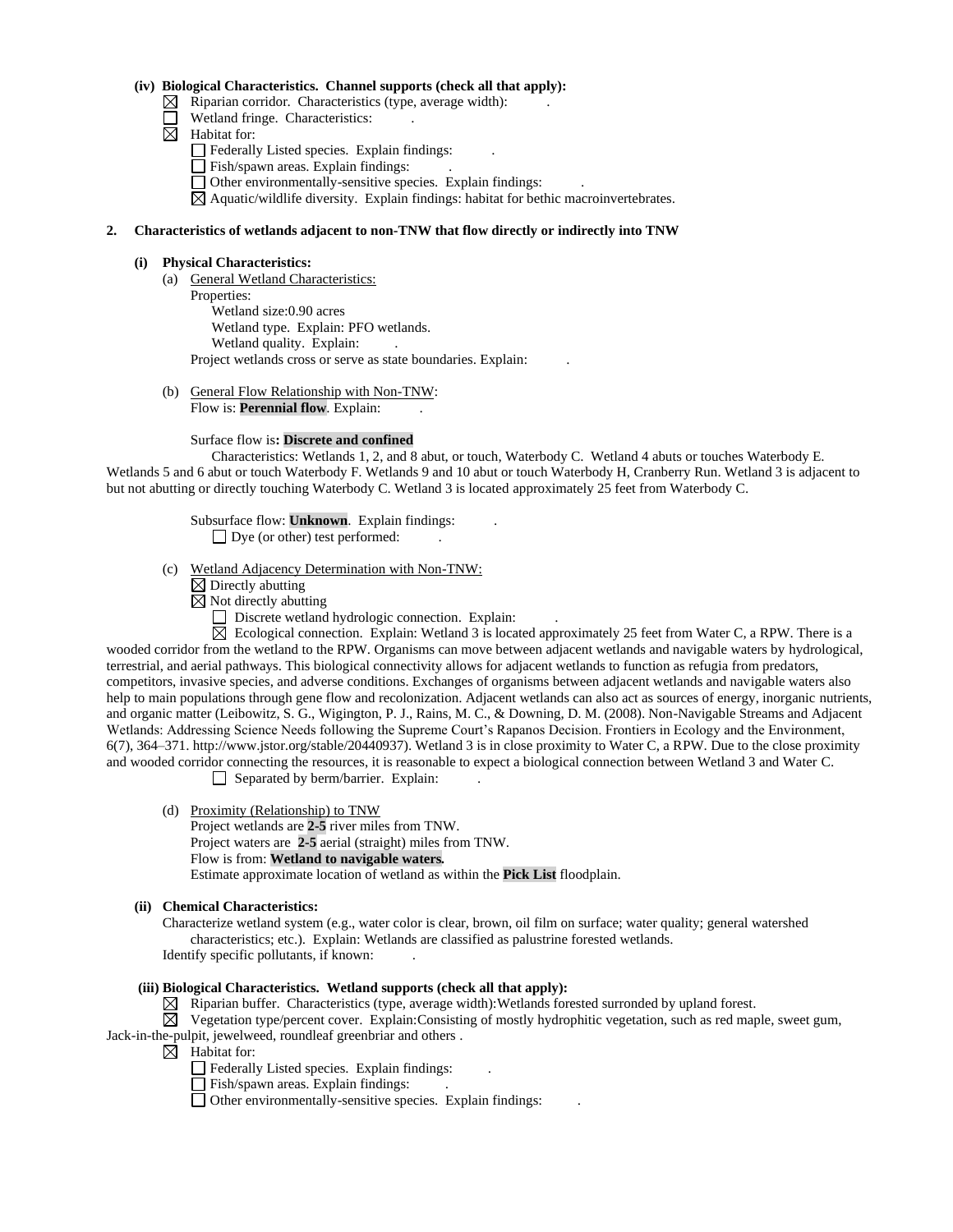Aquatic/wildlife diversity. Explain findings: Forested wetlands are adjacent to (Wetland 3) or directly abutting (all other wetlands in Corps AOR) RPWs and provide potential habitat for amphibians and other wildlife near a relatively permanent water source .

# **3. Characteristics of all wetlands adjacent to the tributary (if any)**

All wetland(s) being considered in the cumulative analysis: **9** Approximately ( 0.90 ) acres in total are being considered in the cumulative analysis.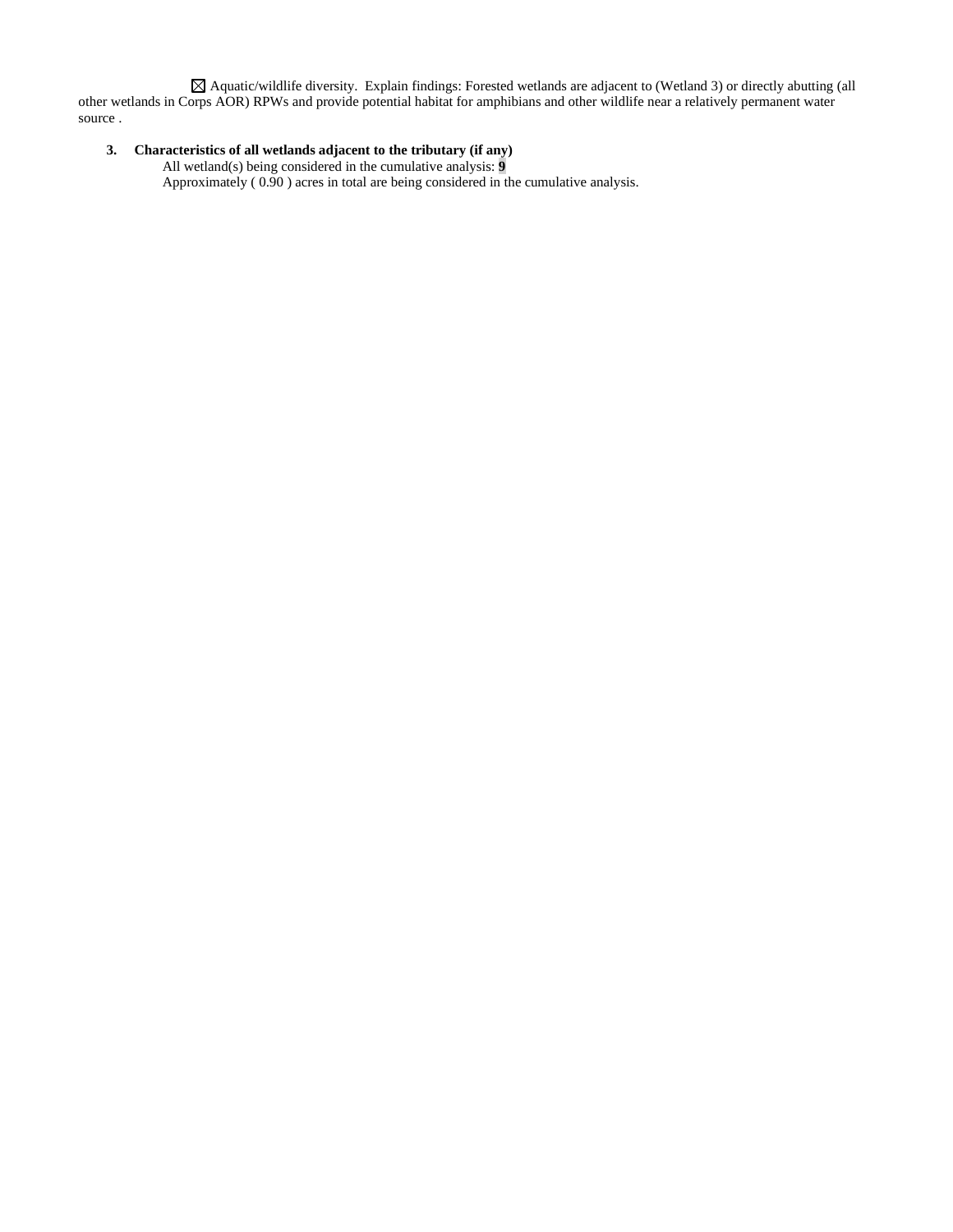### For each wetland, specify the following:

|                 | Directly abuts? $(Y/N)$ | Size (in acres) | Directly abuts? $(Y/N)$ | Size (in acres) |
|-----------------|-------------------------|-----------------|-------------------------|-----------------|
| Wetland $1(Y)$  |                         | 0.04            |                         |                 |
| Wetland $2(Y)$  |                         | 0.10            |                         |                 |
| Wetland $3(N)$  |                         | 0.02            |                         |                 |
| Wetland $4(Y)$  |                         | 0.02            |                         |                 |
| Wetland $5(Y)$  |                         | 0.01            |                         |                 |
| Wetland $6(Y)$  |                         | 0.34            |                         |                 |
| Wetland $8(Y)$  |                         | 0.05            |                         |                 |
| Wetland $9(Y)$  |                         | 0.18            |                         |                 |
| Wetland $10(Y)$ |                         | 0.13            |                         |                 |

Summarize overall biological, chemical and physical functions being performed: Export of organic matter, export of food resources, nutrient cycling, pollutant trapping, trasnformation, filtering, and transport.

### **C. SIGNIFICANT NEXUS DETERMINATION**

**A significant nexus analysis will assess the flow characteristics and functions of the tributary itself and the functions performed by any wetlands adjacent to the tributary to determine if they significantly affect the chemical, physical, and biological integrity of a TNW. For each of the following situations, a significant nexus exists if the tributary, in combination with all of its adjacent wetlands, has more than a speculative or insubstantial effect on the chemical, physical and/or biological integrity of a TNW. Considerations when evaluating significant nexus include, but are not limited to the volume, duration, and frequency of the flow of water in the tributary and its proximity to a TNW, and the functions performed by the tributary and all its adjacent wetlands. It is not appropriate to determine significant nexus based solely on any specific threshold of distance (e.g. between a tributary and its adjacent wetland or between a tributary and the TNW). Similarly, the fact an adjacent wetland lies within or outside of a floodplain is not solely determinative of significant nexus.** 

### **Draw connections between the features documented and the effects on the TNW, as identified in the** *Rapanos* **Guidance and discussed in the Instructional Guidebook. Factors to consider include, for example:**

- Does the tributary, in combination with its adjacent wetlands (if any), have the capacity to carry pollutants or flood waters to TNWs, or to reduce the amount of pollutants or flood waters reaching a TNW?
- Does the tributary, in combination with its adjacent wetlands (if any), provide habitat and lifecycle support functions for fish and other species, such as feeding, nesting, spawning, or rearing young for species that are present in the TNW?
- Does the tributary, in combination with its adjacent wetlands (if any), have the capacity to transfer nutrients and organic carbon that support downstream foodwebs?
- Does the tributary, in combination with its adjacent wetlands (if any), have other relationships to the physical, chemical, or biological integrity of the TNW?

### **Note: the above list of considerations is not inclusive and other functions observed or known to occur should be documented below:**

- **1. Significant nexus findings for non-RPW that has no adjacent wetlands and flows directly or indirectly into TNWs.** Explain findings of presence or absence of significant nexus below, based on the tributary itself, then go to Section III.D: Ephemeral channel 1 flows into RPW Waters A. Ephemeral channel 1 contributes flow to Waters A, export of organic matter, export of food resources, and nutrient cycling. Further, hydrological connections to downstream waters, even ephemeral or intermittent, can facilitate the spatial dispersal of taxa who may move into headwater streams from downstream waters to complete critical parts of their life histoy or seek refuge from predators or environmental extremes. The physical, chemical, and biological integrity of some downstream waters can be impacted by the episodic connectivity between ephemeral streams and downstream waters during flow pulses. Flow pulses from ephemeral streams can provide a notable portion of mass, momentum, energy, and organisms to downstream waters (Nadeau, T. L., & Rains, M. C. (2007). Hydrological connectivity between headwater streams and downstream waters: how science can inform policy 1. JAWRA Journal of the American Water Resources Association, 43(1), 118-133).
- **2. Significant nexus findings for non-RPW and its adjacent wetlands, where the non-RPW flows directly or indirectly into TNWs.** Explain findings of presence or absence of significant nexus below, based on the tributary in combination with all of its adjacent wetlands, then go to Section III.D: .
- **3. Significant nexus findings for wetlands adjacent to an RPW but that do not directly abut the RPW.** Explain findings of presence or absence of significant nexus below, based on the tributary in combination with all of its adjacent wetlands, then go to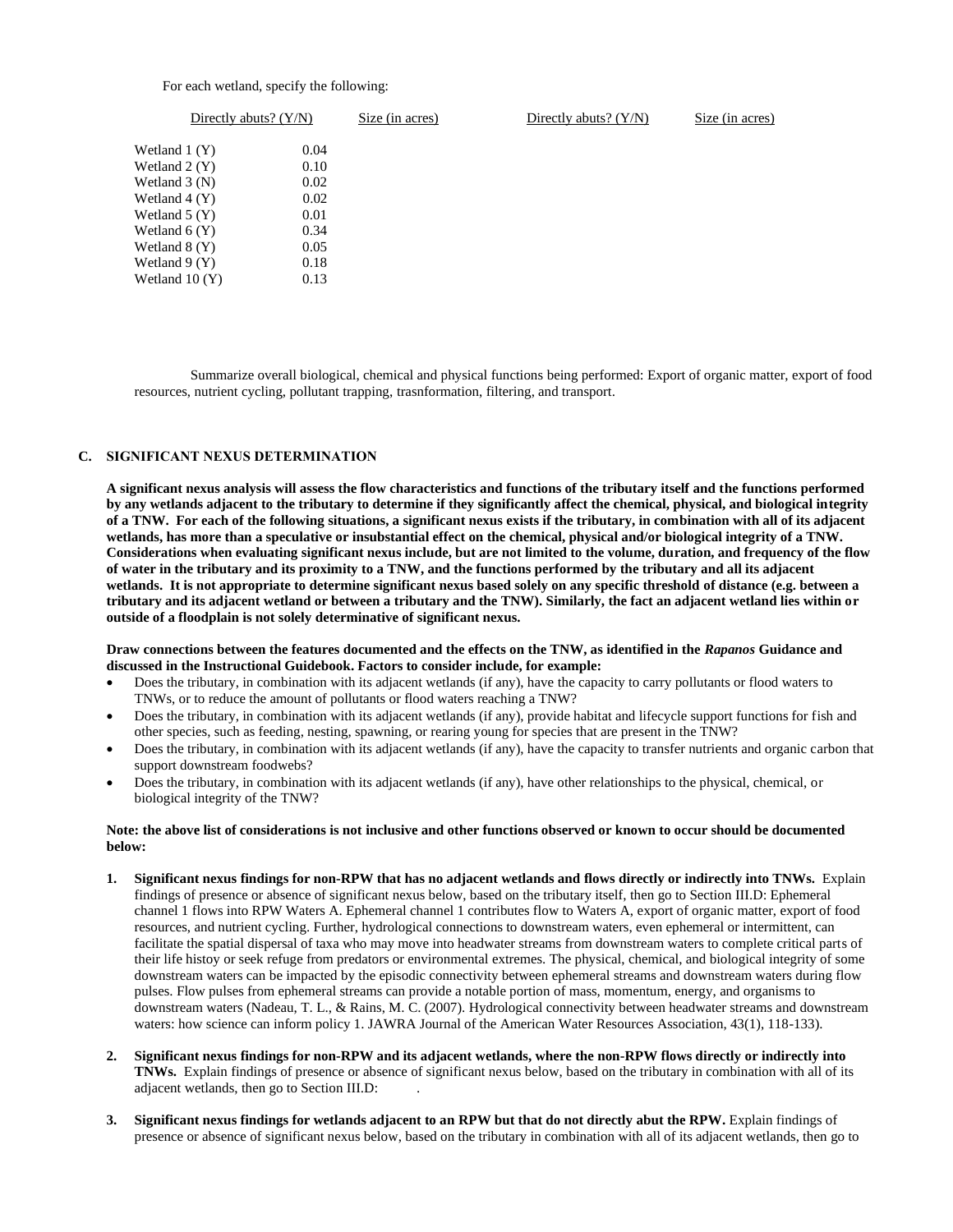Section III.D: Wetland 3 is located approximately 25 feet from Water C, a RPW. There is a wooded corridor from the wetland to the RPW. Organisms can move between adjacent wetlands and navigable waters by hydrological, terrestrial, and aerial pathways. This biological connectivity allows for adjacent wetlands to function as refugia from predators, competitors, invasive species, and adverse conditions. Exchanges of organisms between adjacent wetlands and navigable waters also help to main populations through gene flow and recolonization. Adjacent wetlands can also act as sources of energy, inorganic nutrients, and organic matter (Leibowitz, S. G., Wigington, P. J., Rains, M. C., & Downing, D. M. (2008). Non-Navigable Streams and Adjacent Wetlands: Addressing Science Needs following the Supreme Court's Rapanos Decision. Frontiers in Ecology and the Environment, 6(7), 364–371. http://www.jstor.org/stable/20440937). Wetland 3 is in close proximity to Water C, a RPW. Due to the close proximity and wooded corridor connecting the resources, it is reasonable to expect a biological connection between Wetland 3 and Water C.

## **D. DETERMINATIONS OF JURISDICTIONAL FINDINGS. THE SUBJECT WATERS/WETLANDS ARE (CHECK ALL THAT APPLY):**

**1. TNWs and Adjacent Wetlands.** Check all that apply and provide size estimates in review area: TNWs: linear feet width (ft), Or, acres. **N** Wetlands adjacent to TNWs: acres.

## **2. RPWs that flow directly or indirectly into TNWs.**

- Tributaries of TNWs where tributaries typically flow year-round are jurisdictional. Provide data and rationale indicating that tributary is perennial: Cranberry Run is depicted on the USGS Topographic Map, USFWS National Wetlands Inventory, and the NHD stream layer as a perennial waterbody.
- $\boxtimes$  Tributaries of TNW where tributaries have continuous flow "seasonally" (e.g., typically three months each year) are jurisdictional. Data supporting this conclusion is provided at Section III.B. Provide rationale indicating that tributary flows seasonally: Waterbodies A, B, C, D, E & F appear to be intermittent streams with 20 or more flow events per year.

Provide estimates for jurisdictional waters in the review area (check all that apply):

Tributary waters: **3,108** linear feet width (ft).

Other non-wetland waters: acres.

Identify type(s) of waters: .

### **3. Non-RPWs<sup>8</sup> that flow directly or indirectly into TNWs.**

Waterbody that is not a TNW or an RPW, but flows directly or indirectly into a TNW, and it has a significant nexus with a TNW is jurisdictional. Data supporting this conclusion is provided at Section III.C.

Provide estimates for jurisdictional waters within the review area (check all that apply):

- Tributary waters: **186** linear feet width (ft).
	- Other non-wetland waters: acres.
		- Identify type(s) of waters: **.**

## **4. Wetlands directly abutting an RPW that flow directly or indirectly into TNWs.**

- Wetlands directly abut RPW and thus are jurisdictional as adjacent wetlands.
	- Wetlands directly abutting an RPW where tributaries typically flow year-round. Provide data and rationale indicating that tributary is perennial in Section III.D.2, above. Provide rationale indicating that wetland is directly abutting an RPW: **Wetland 9 and 10 directly abut or touch Water H, Cranberry Run, which is a perennial stream.**
	- Wetlands directly abutting an RPW where tributaries typically flow "seasonally." Provide data indicating that tributary is seasonal in Section III.B and rationale in Section III.D.2, above. Provide rationale indicating that wetland is directly abutting an RPW: Wetlands 1, 2 and 8 abut, or touch, Waterbody C. Wetland 4 abuts or touches Waterbody E. Wetlands 5 and 6 abut or touch Waterbody F.

Provide acreage estimates for jurisdictional wetlands in the review area: **0.88** acres.

- **5. Wetlands adjacent to but not directly abutting an RPW that flow directly or indirectly into TNWs.**
	- Wetlands that do not directly abut an RPW, but when considered in combination with the tributary to which they are adjacent  $\boxtimes$ and with similarly situated adjacent wetlands, have a significant nexus with a TNW are jurisidictional. Data supporting this conclusion is provided at Section III.C.

Provide acreage estimates for jurisdictional wetlands in the review area: **0.02** acres.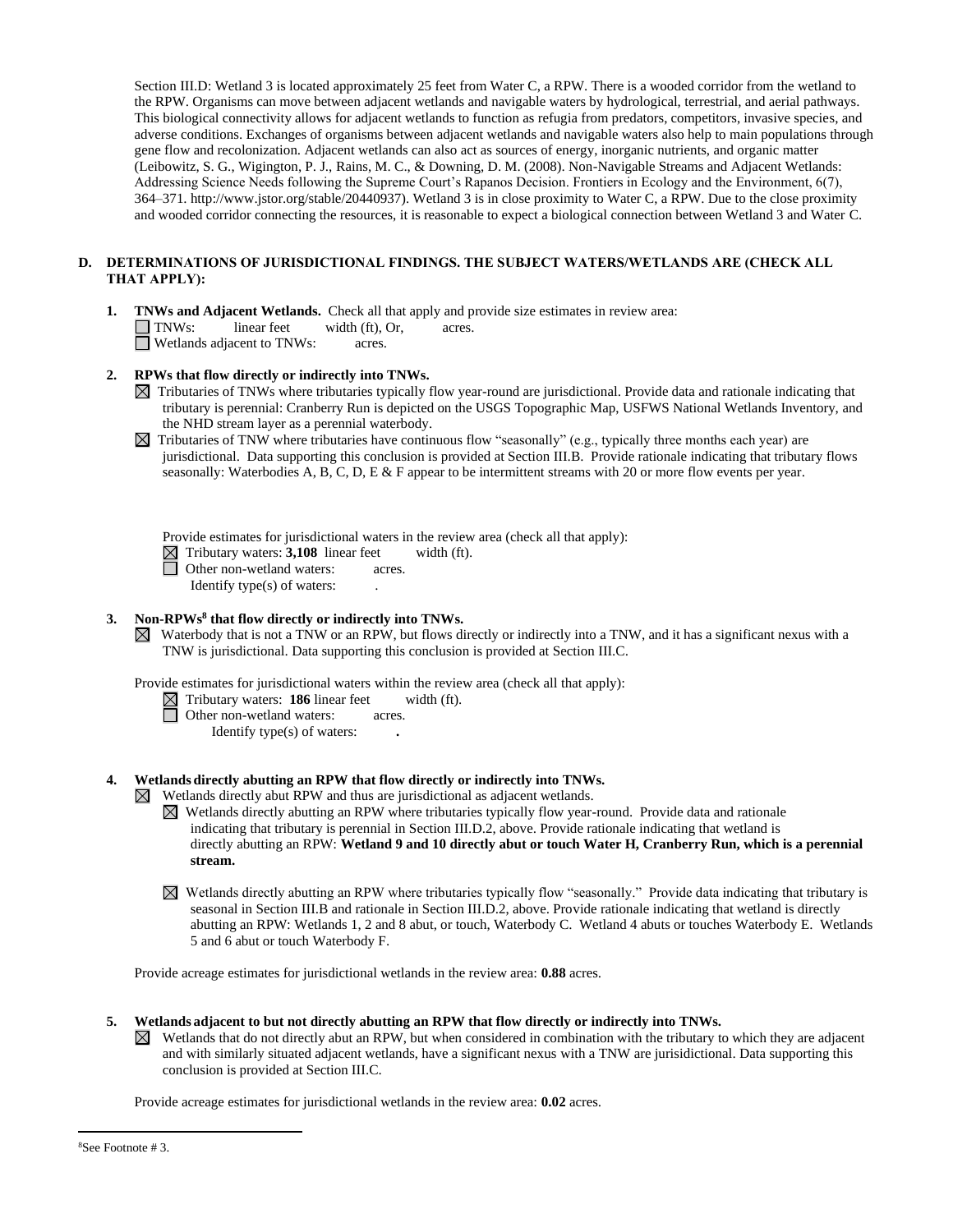## **6. Wetlands adjacent to non-RPWs that flow directly or indirectly into TNWs.**

Wetlands adjacent to such waters, and have when considered in combination with the tributary to which they are adjacent and with similarly situated adjacent wetlands, have a significant nexus with a TNW are jurisdictional. Data supporting this conclusion is provided at Section III.C.

Provide estimates for jurisdictional wetlands in the review area: acres.

### **7. Impoundments of jurisdictional waters. 9**

- As a general rule, the impoundment of a jurisdictional tributary remains jurisdictional.
- Demonstrate that impoundment was created from "waters of the U.S.," or
- Demonstrate that water meets the criteria for one of the categories presented above (1-6), or
- $\Box$ Demonstrate that water is isolated with a nexus to commerce (see E below).

### **E. ISOLATED [INTERSTATE OR INTRA-STATE] WATERS, INCLUDING ISOLATED WETLANDS, THE USE, DEGRADATION OR DESTRUCTION OF WHICH COULD AFFECT INTERSTATE COMMERCE, INCLUDING ANY SUCH WATERS (CHECK ALL THAT APPLY):<sup>10</sup>**

which are or could be used by interstate or foreign travelers for recreational or other purposes.

 from which fish or shellfish are or could be taken and sold in interstate or foreign commerce. Ħ

which are or could be used for industrial purposes by industries in interstate commerce.

П Interstate isolated waters.Explain: .

Other factors. Explain:

## **Identify water body and summarize rationale supporting determination:** .

Provide estimates for jurisdictional waters in the review area (check all that apply):

□ Tributary waters: linear feet width (ft).

□ Other non-wetland waters: acres.

Identify type(s) of waters: **.**

 $\Box$  Wetlands: acres.

### **F. NON-JURISDICTIONAL WATERS, INCLUDING WETLANDS (CHECK ALL THAT APPLY):**

 $\Box$  If potential wetlands were assessed within the review area, these areas did not meet the criteria in the 1987 Corps of Engineers Wetland Delineation Manual and/or appropriate Regional Supplements.

**Review area included isolated waters with no substantial nexus to interstate (or foreign) commerce.** 

Prior to the Jan 2001 Supreme Court decision in "*SWANCC*," the review area would have been regulated based solely on the  $\perp$ "Migratory Bird Rule" (MBR).

Waters do not meet the "Significant Nexus" standard, where such a finding is required for jurisdiction. Explain: **.**

Other: (explain, if not covered above): **.**

Provide acreage estimates for non-jurisdictional waters in the review area, where the sole potential basis of jurisdiction is the MBR factors (i.e., presence of migratory birds, presence of endangered species, use of water for irrigated agriculture), using best professional judgment (check all that apply):

Non-wetland waters (i.e., rivers, streams): linear feet width (ft). Lakes/ponds: acres. Other non-wetland waters: acres. List type of aquatic resource: Wetlands: acres.

Provide acreage estimates for non-jurisdictional waters in the review area that do not meet the "Significant Nexus" standard, where such a finding is required for jurisdiction (check all that apply):

Non-wetland waters (i.e., rivers, streams): linear feet, width (ft).

 $\Box$ Lakes/ponds: acres.

Other non-wetland waters: acres. List type of aquatic resource:

Wetlands: acres.

<sup>&</sup>lt;sup>9</sup> To complete the analysis refer to the key in Section III.D.6 of the Instructional Guidebook.

**<sup>10</sup> Prior to asserting or declining CWA jurisdiction based solely on this category, Corps Districts will elevate the action to Corps and EPA HQ for review consistent with the process described in the Corps/EPA** *Memorandum Regarding CWA Act Jurisdiction Following Rapanos.*